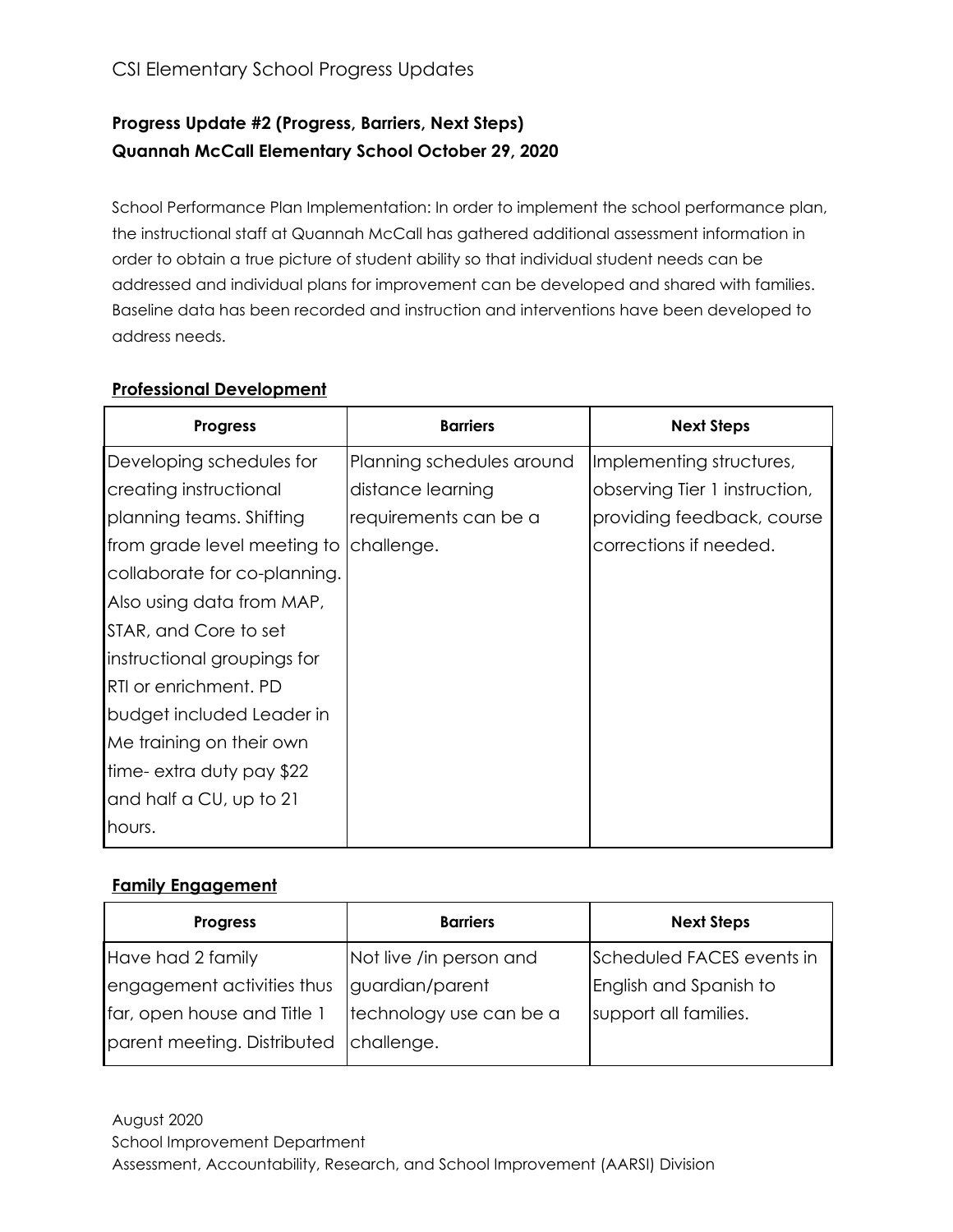| Leader in Me parent survey.   |  |
|-------------------------------|--|
| Looking for parent input on   |  |
| school needs. Purchased       |  |
| translation head sets for all |  |
| families to participate when  |  |
| we do come back live so       |  |
| everyone can participate      |  |
| simultaneously.               |  |
|                               |  |

## **Curriculum, Instruction, Assessment**

| <b>Progress</b>                                                                    | <b>Barriers</b>                                | <b>Next Steps</b>            |  |  |
|------------------------------------------------------------------------------------|------------------------------------------------|------------------------------|--|--|
| Using data from MAP, STAR, Reliability of some scores,                             |                                                | Student goal setting to help |  |  |
| and Core to set instructional particularly for early learners students become more |                                                |                              |  |  |
| groupings for RTI or                                                               | who may have recieved at accountable for their |                              |  |  |
| enrichment.                                                                        | home assistance with online  learning.         |                              |  |  |
|                                                                                    | assessments.                                   |                              |  |  |